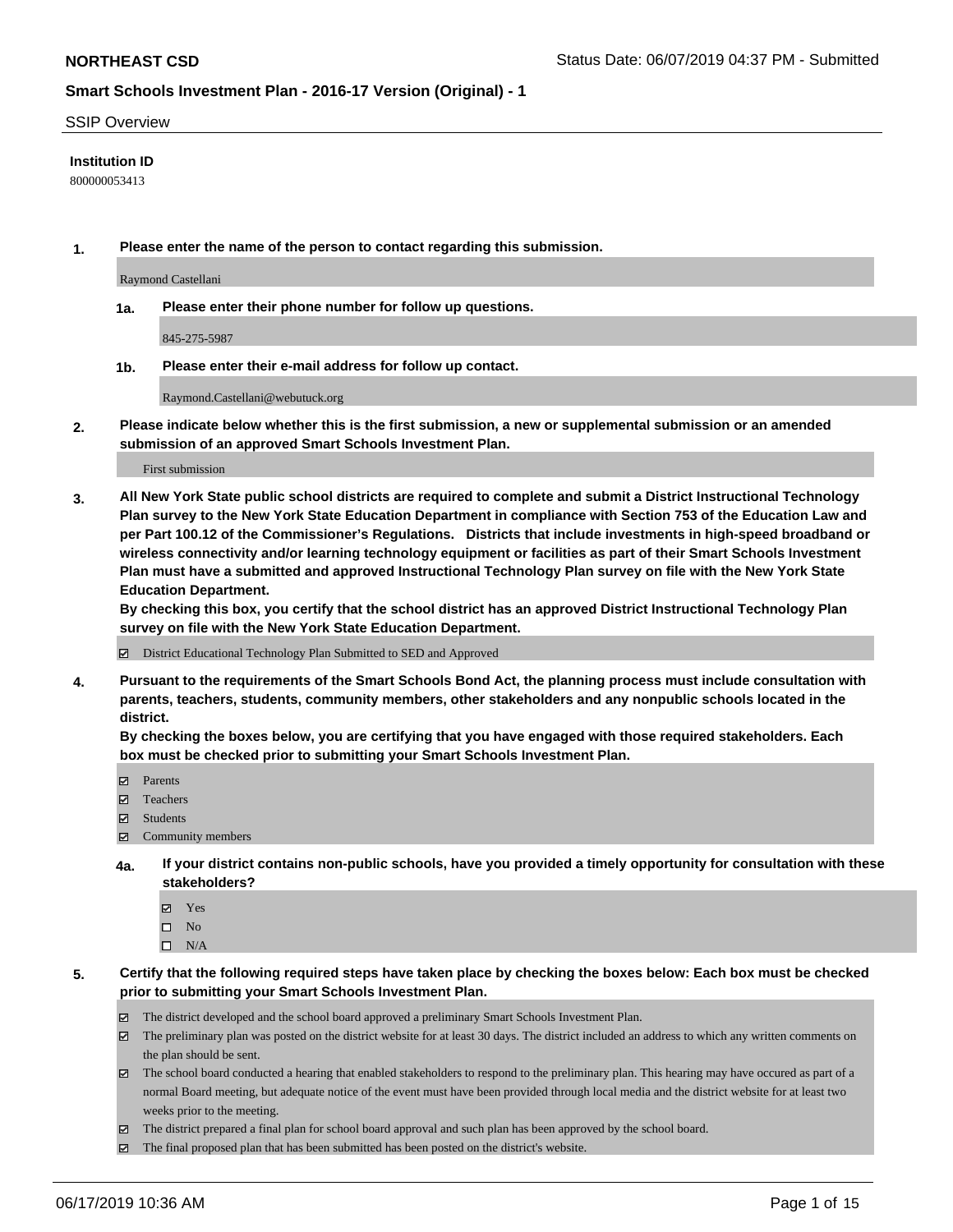SSIP Overview

**5a. Please upload the proposed Smart Schools Investment Plan (SSIP) that was posted on the district's website, along with any supporting materials. Note that this should be different than your recently submitted Educational Technology Survey. The Final SSIP, as approved by the School Board, should also be posted on the website and remain there during the course of the projects contained therein.**

Webutuck Smart Schools Bond Act (for web).pdf

**5b. Enter the webpage address where the final Smart Schools Investment Plan is posted. The Plan should remain posted for the life of the included projects.**

http://www.edline.net/files/\_oOAAa\_/d37686eb117969f63745a49013852ec4/Webutuck\_Smart\_Schools\_Bond\_Act\_for\_web.pdf

**6. Please enter an estimate of the total number of students and staff that will benefit from this Smart Schools Investment Plan based on the cumulative projects submitted to date.**

100

**7. An LEA/School District may partner with one or more other LEA/School Districts to form a consortium to pool Smart Schools Bond Act funds for a project that meets all other Smart School Bond Act requirements. Each school district participating in the consortium will need to file an approved Smart Schools Investment Plan for the project and submit a signed Memorandum of Understanding that sets forth the details of the consortium including the roles of each respective district.**

 $\Box$  The district plans to participate in a consortium to partner with other school district(s) to implement a Smart Schools project.

### **8. Please enter the name and 6-digit SED Code for each LEA/School District participating in the Consortium.**

| <b>Partner LEA/District</b> | <b>ISED BEDS Code</b> |
|-----------------------------|-----------------------|
| (No Response)               | (No Response)         |

#### **9. Please upload a signed Memorandum of Understanding with all of the participating Consortium partners.**

(No Response)

**10. Your district's Smart Schools Bond Act Allocation is:**

\$507,541

**11. Enter the budget sub-allocations by category that you are submitting for approval at this time. If you are not budgeting SSBA funds for a category, please enter 0 (zero.) If the value entered is \$0, you will not be required to complete that survey question.**

|                                       | Sub-        |
|---------------------------------------|-------------|
|                                       | Allocations |
| <b>School Connectivity</b>            | $\mathbf 0$ |
| Connectivity Projects for Communities | $\Omega$    |
| <b>Classroom Technology</b>           | 65,088      |
| Pre-Kindergarten Classrooms           | $\Omega$    |
| Replace Transportable Classrooms      | $\Omega$    |
| High-Tech Security Features           | $\Omega$    |
| Totals:                               | 65,088      |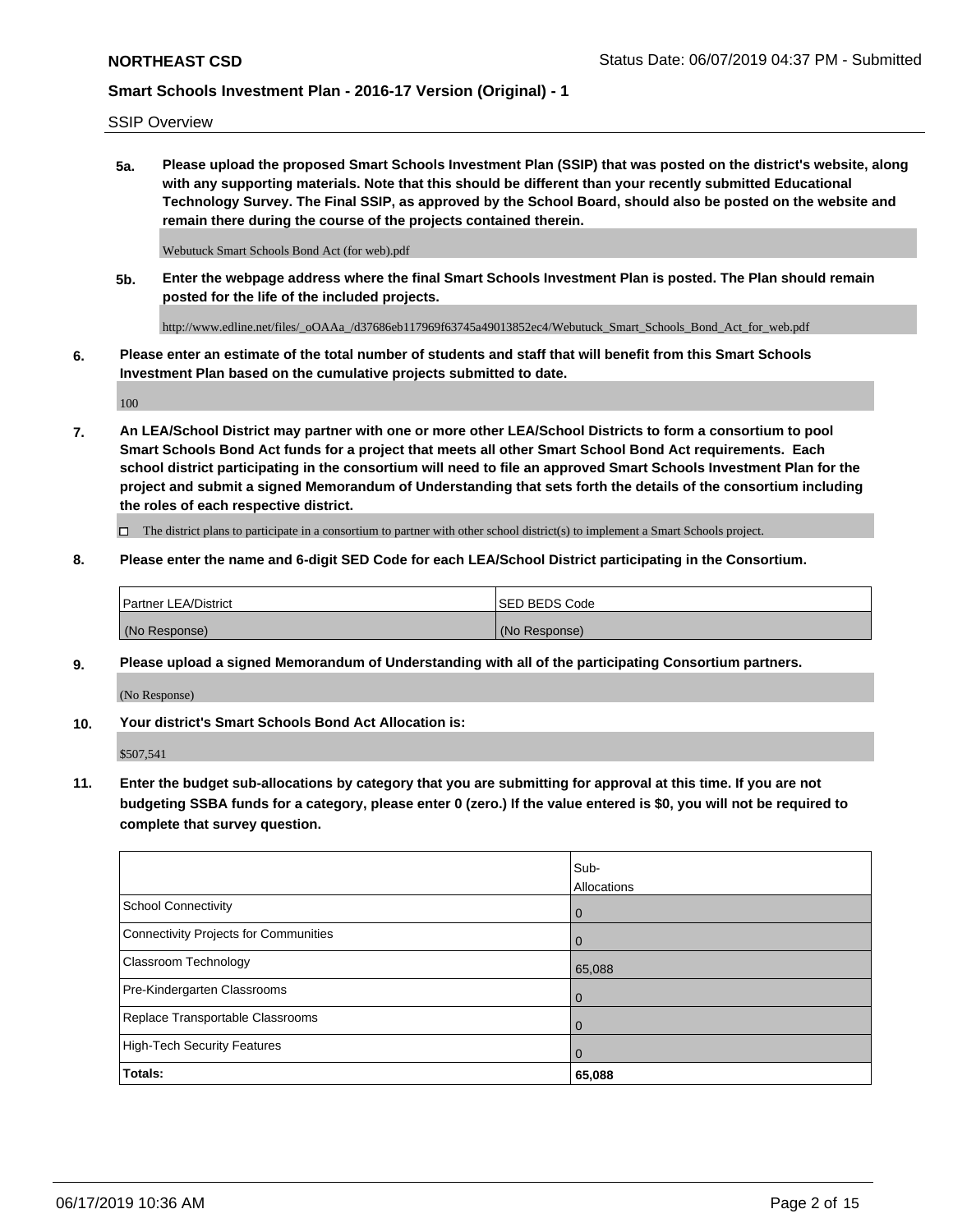School Connectivity

- **1. In order for students and faculty to receive the maximum benefit from the technology made available under the Smart Schools Bond Act, their school buildings must possess sufficient connectivity infrastructure to ensure that devices can be used during the school day. Smart Schools Investment Plans must demonstrate that:**
	- **• sufficient infrastructure that meets the Federal Communications Commission's 100 Mbps per 1,000 students standard currently exists in the buildings where new devices will be deployed, or**
	- **• is a planned use of a portion of Smart Schools Bond Act funds, or**
	- **• is under development through another funding source.**

**Smart Schools Bond Act funds used for technology infrastructure or classroom technology investments must increase the number of school buildings that meet or exceed the minimum speed standard of 100 Mbps per 1,000 students and staff within 12 months. This standard may be met on either a contracted 24/7 firm service or a "burstable" capability. If the standard is met under the burstable criteria, it must be:**

**1. Specifically codified in a service contract with a provider, and**

**2. Guaranteed to be available to all students and devices as needed, particularly during periods of high demand, such as computer-based testing (CBT) periods.**

**Please describe how your district already meets or is planning to meet this standard within 12 months of plan submission.**

(No Response)

**1a. If a district believes that it will be impossible to meet this standard within 12 months, it may apply for a waiver of this requirement, as described on the Smart Schools website. The waiver must be filed and approved by SED prior to submitting this survey.**

 $\Box$  By checking this box, you are certifying that the school district has an approved waiver of this requirement on file with the New York State Education Department.

#### **2. Connectivity Speed Calculator (Required)**

|                         | Number of<br>Students | Multiply by<br>100 Kbps | Divide by 1000 Current Speed<br>to Convert to<br>Required<br>Speed in Mb | lin Mb           | Expected<br>Speed to be<br>Attained Within   Required<br>12 Months | <b>Expected Date</b><br>When<br>Speed Will be<br><b>Met</b> |
|-------------------------|-----------------------|-------------------------|--------------------------------------------------------------------------|------------------|--------------------------------------------------------------------|-------------------------------------------------------------|
| <b>Calculated Speed</b> | (No<br>Response)      | (No Response)           | (No<br>Response)                                                         | (No<br>Response) | (No<br>Response)                                                   | (No<br>Response)                                            |

**3. Describe how you intend to use Smart Schools Bond Act funds for high-speed broadband and/or wireless connectivity projects in school buildings.**

(No Response)

**4. Describe the linkage between the district's District Instructional Technology Plan and the proposed projects. (There should be a link between your response to this question and your response to Question 1 in Part E. Curriculum and Instruction "What are the district's plans to use digital connectivity and technology to improve teaching and learning?)**

(No Response)

**5. If the district wishes to have students and staff access the Internet from wireless devices within the school building, or in close proximity to it, it must first ensure that it has a robust Wi-Fi network in place that has sufficient bandwidth to meet user demand.**

**Please describe how you have quantified this demand and how you plan to meet this demand.**

(No Response)

**6. As indicated on Page 5 of the guidance, the Office of Facilities Planning will have to conduct a preliminary review**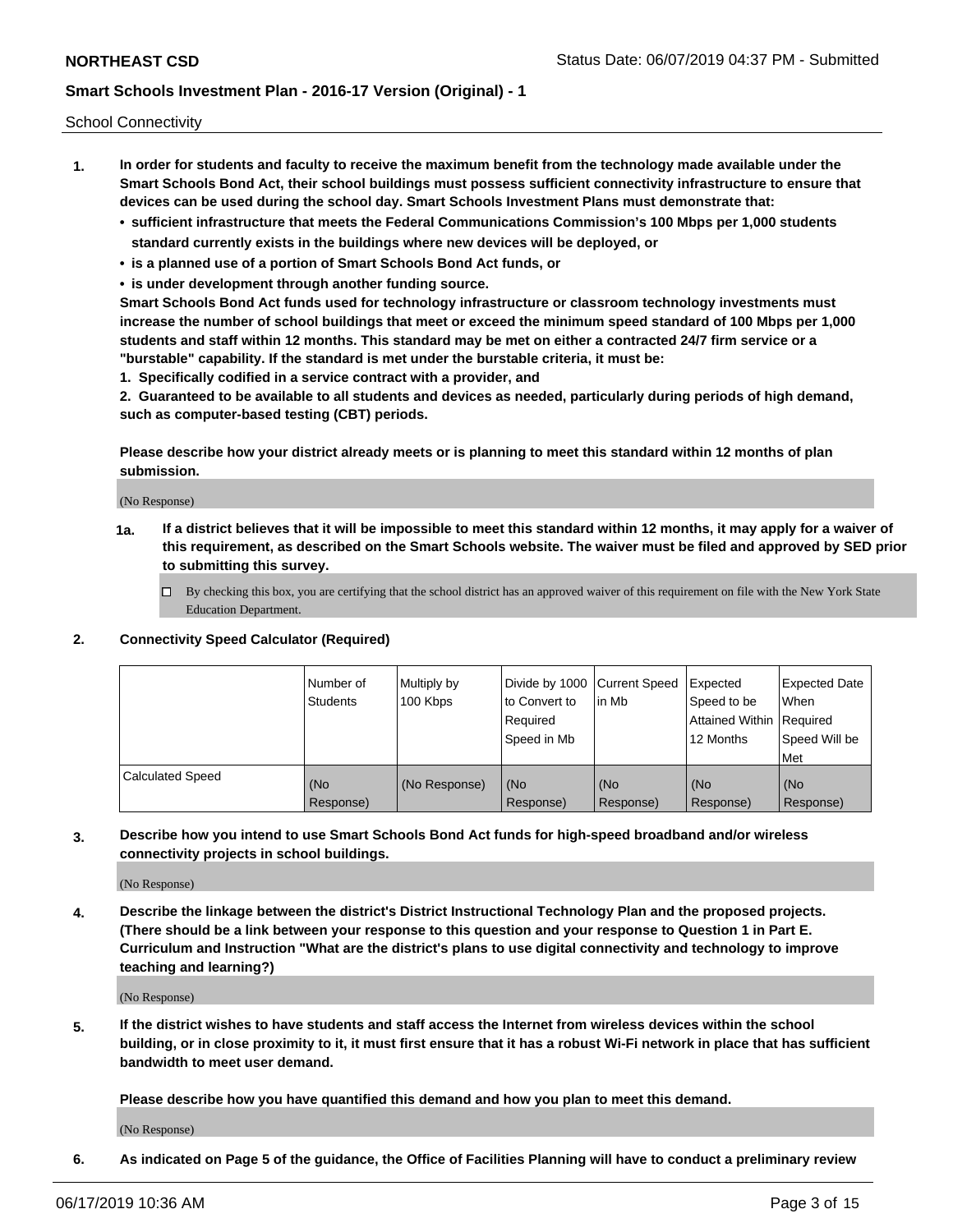School Connectivity

**of all capital projects, including connectivity projects.**

**Please indicate on a separate row each project number given to you by the Office of Facilities Planning.**

| Project Number |  |
|----------------|--|
|                |  |
| (No Response)  |  |
|                |  |

**7. Certain high-tech security and connectivity infrastructure projects may be eligible for an expedited review process as determined by the Office of Facilities Planning.**

**Was your project deemed eligible for streamlined review?**

(No Response)

**8. Include the name and license number of the architect or engineer of record.**

| Name          | License Number |
|---------------|----------------|
| (No Response) | (No Response)  |

**9. If you are submitting an allocation for School Connectivity complete this table. Note that the calculated Total at the bottom of the table must equal the Total allocation for this category that you entered in the SSIP Overview overall budget.** 

|                                            | Sub-          |
|--------------------------------------------|---------------|
|                                            | Allocation    |
| Network/Access Costs                       | (No Response) |
| Outside Plant Costs                        | (No Response) |
| School Internal Connections and Components | (No Response) |
| <b>Professional Services</b>               | (No Response) |
| Testing                                    | (No Response) |
| <b>Other Upfront Costs</b>                 | (No Response) |
| <b>Other Costs</b>                         | (No Response) |
| Totals:                                    | 0             |

**10. Please detail the type, quantity, per unit cost and total cost of the eligible items under each sub-category. This is especially important for any expenditures listed under the "Other" category. All expenditures must be eligible for tax-exempt financing to be reimbursed through the SSBA. Sufficient detail must be provided so that we can verify this is the case. If you have any questions, please contact us directly through smartschools@nysed.gov. NOTE: Wireless Access Points should be included in this category, not under Classroom Educational Technology, except those that will be loaned/purchased for nonpublic schools.**

| Select the allowable expenditure | Item to be purchased | Quantity      | <b>Cost per Item</b> | <b>Total Cost</b> |
|----------------------------------|----------------------|---------------|----------------------|-------------------|
| type.                            |                      |               |                      |                   |
| Repeat to add another item under |                      |               |                      |                   |
| each type.                       |                      |               |                      |                   |
| (No Response)                    | (No Response)        | (No Response) | (No Response)        | (No Response)     |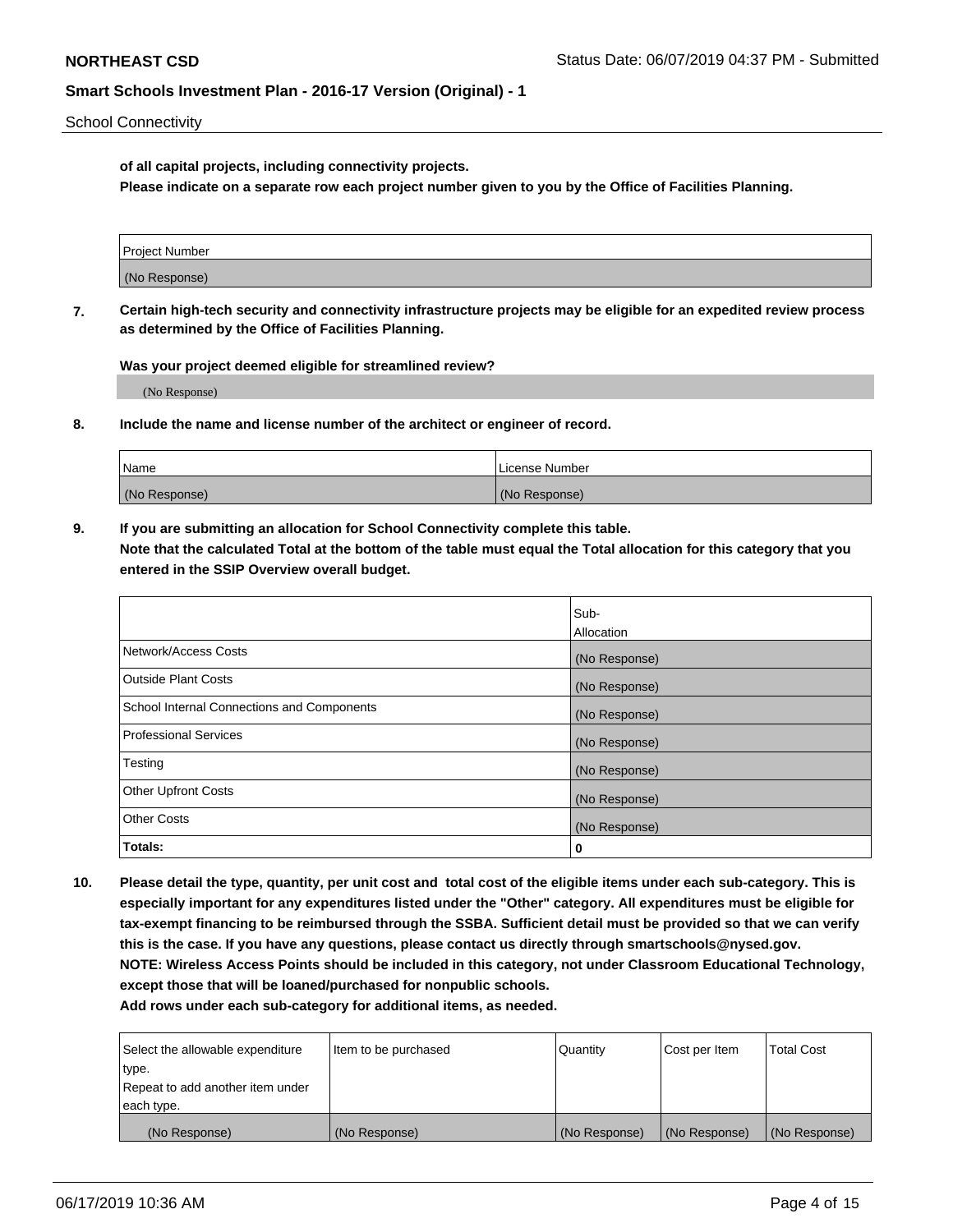Community Connectivity (Broadband and Wireless)

**1. Describe how you intend to use Smart Schools Bond Act funds for high-speed broadband and/or wireless connectivity projects in the community.**

(No Response)

**2. Please describe how the proposed project(s) will promote student achievement and increase student and/or staff access to the Internet in a manner that enhances student learning and/or instruction outside of the school day and/or school building.**

(No Response)

**3. Community connectivity projects must comply with all the necessary local building codes and regulations (building and related permits are not required prior to plan submission).**

 $\Box$  I certify that we will comply with all the necessary local building codes and regulations.

**4. Please describe the physical location of the proposed investment.**

(No Response)

**5. Please provide the initial list of partners participating in the Community Connectivity Broadband Project, along with their Federal Tax Identification (Employer Identification) number.**

| <b>Project Partners</b> | l Federal ID # |
|-------------------------|----------------|
| (No Response)           | (No Response)  |

**6. If you are submitting an allocation for Community Connectivity, complete this table.**

**Note that the calculated Total at the bottom of the table must equal the Total allocation for this category that you entered in the SSIP Overview overall budget.**

|                              | Sub-Allocation |
|------------------------------|----------------|
| Network/Access Costs         | (No Response)  |
| Outside Plant Costs          | (No Response)  |
| <b>Tower Costs</b>           | (No Response)  |
| Customer Premises Equipment  | (No Response)  |
| <b>Professional Services</b> | (No Response)  |
| Testing                      | (No Response)  |
| <b>Other Upfront Costs</b>   | (No Response)  |
| <b>Other Costs</b>           | (No Response)  |
| Totals:                      | 0              |

**7. Please detail the type, quantity, per unit cost and total cost of the eligible items under each sub-category. This is especially important for any expenditures listed under the "Other" category. All expenditures must be capital-bond eligible to be reimbursed through the SSBA. If you have any questions, please contact us directly through smartschools@nysed.gov.**

| Select the allowable expenditure | Item to be purchased | Quantity      | Cost per Item | <b>Total Cost</b> |
|----------------------------------|----------------------|---------------|---------------|-------------------|
| type.                            |                      |               |               |                   |
| Repeat to add another item under |                      |               |               |                   |
| each type.                       |                      |               |               |                   |
| (No Response)                    | (No Response)        | (No Response) | (No Response) | (No Response)     |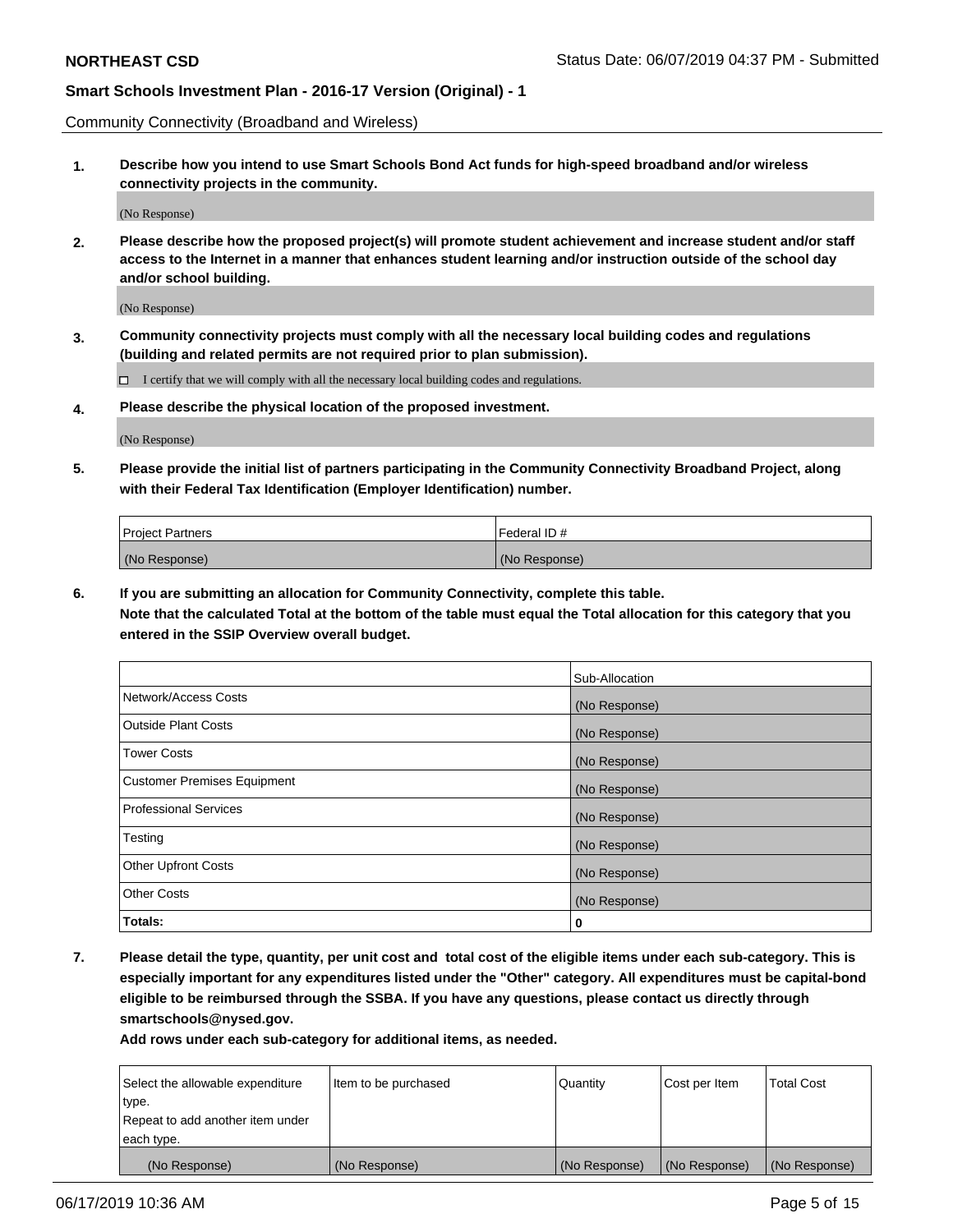#### Classroom Learning Technology

**1. In order for students and faculty to receive the maximum benefit from the technology made available under the Smart Schools Bond Act, their school buildings must possess sufficient connectivity infrastructure to ensure that devices can be used during the school day. Smart Schools Investment Plans must demonstrate that sufficient infrastructure that meets the Federal Communications Commission's 100 Mbps per 1,000 students standard currently exists in the buildings where new devices will be deployed, or is a planned use of a portion of Smart Schools Bond Act funds, or is under development through another funding source. Smart Schools Bond Act funds used for technology infrastructure or classroom technology investments must increase the number of school buildings that meet or exceed the minimum speed standard of 100 Mbps per 1,000 students and staff within 12 months. This standard may be met on either a contracted 24/7 firm service or a "burstable" capability. If the standard is met under the burstable criteria, it must be:**

**1. Specifically codified in a service contract with a provider, and**

**2. Guaranteed to be available to all students and devices as needed, particularly during periods of high demand, such as computer-based testing (CBT) periods.**

**Please describe how your district already meets or is planning to meet this standard within 12 months of plan submission.**

We receive our internet from Dutchess County BOCES via Light Tower. We currently purchase 350MB with the ability to burst to 700MB.

- **1a. If a district believes that it will be impossible to meet this standard within 12 months, it may apply for a waiver of this requirement, as described on the Smart Schools website. The waiver must be filed and approved by SED prior to submitting this survey.**
	- By checking this box, you are certifying that the school district has an approved waiver of this requirement on file with the New York State Education Department.

#### **2. Connectivity Speed Calculator (Required)**

|                         | Number of<br>Students | Multiply by<br>100 Kbps | Divide by 1000   Current Speed<br>to Convert to<br>Required<br>Speed in Mb | l in Mb | Expected<br>Speed to be<br><b>Attained Within Required</b><br>12 Months | <b>Expected Date</b><br>When<br>Speed Will be<br>Met |
|-------------------------|-----------------------|-------------------------|----------------------------------------------------------------------------|---------|-------------------------------------------------------------------------|------------------------------------------------------|
| <b>Calculated Speed</b> | 750                   | 75.000                  | 75Mb                                                                       | 350Mb   | l (No<br>Response)                                                      | (No<br>Response)                                     |

**3. If the district wishes to have students and staff access the Internet from wireless devices within the school building, or in close proximity to it, it must first ensure that it has a robust Wi-Fi network in place that has sufficient bandwidth to meet user demand.**

**Please describe how you have quantified this demand and how you plan to meet this demand.**

We have completed a capital improvement project, of which, has replaced all switching and cabling with switches and cabling that are capable of gigabit and beyond speeds, along with the addition of a WiFi unit in every classroom that is AC standard.

**4. All New York State public school districts are required to complete and submit an Instructional Technology Plan survey to the New York State Education Department in compliance with Section 753 of the Education Law and per Part 100.12 of the Commissioner's Regulations.**

**Districts that include educational technology purchases as part of their Smart Schools Investment Plan must have a submitted and approved Instructional Technology Plan survey on file with the New York State Education Department.**

By checking this box, you are certifying that the school district has an approved Instructional Technology Plan survey on file with the New York State Education Department.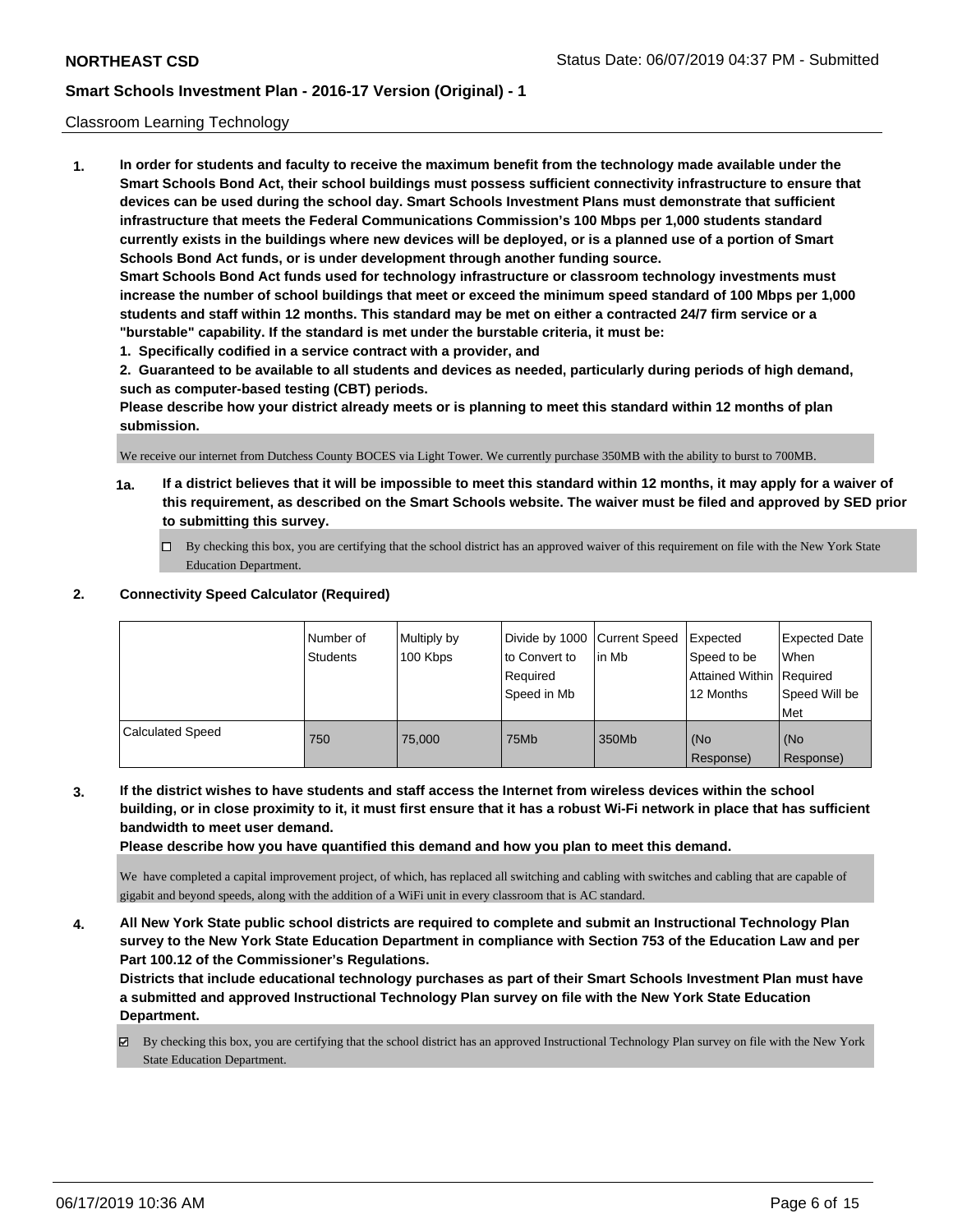#### Classroom Learning Technology

**5. Describe the devices you intend to purchase and their compatibility with existing or planned platforms or systems. Specifically address the adequacy of each facility's electrical, HVAC and other infrastructure necessary to install and support the operation of the planned technology.**

6th generation, 32GB, 9.7 inch iPads. Also, iPad cases and screen protectors.

We hope to complete our 1:1 student/device initiative. We have upgraded our wireless infrastructure by adding a wireless access point to every classroom in the district in order to support the increased bandwidth needed for such a roll-out. Although these devices operate predominantly with out the use of electricity or HVAC they will be charged by Aver charging stations which will no impact on our current electrical or HVAC systems.

#### **6. Describe how the proposed technology purchases will:**

- **> enhance differentiated instruction;**
- **> expand student learning inside and outside the classroom;**
- **> benefit students with disabilities and English language learners; and**
- **> contribute to the reduction of other learning gaps that have been identified within the district.**

**The expectation is that districts will place a priority on addressing the needs of students who struggle to succeed in a rigorous curriculum. Responses in this section should specifically address this concern and align with the district's Instructional Technology Plan (in particular Question 2 of E. Curriculum and Instruction: "Does the district's instructional technology plan address the needs of students with disabilities to ensure equitable access to instruction, materials and assessments?" and Question 3 of the same section: "Does the district's instructional technology plan address the provision of assistive technology specifically for students with disabilities to ensure access to and participation in the general curriculum?"**

Webutuck Central School District has worked hard to use technology tools and resources to transform our teaching and learning environments. The district has a Blended Learning Initiative in place that provides teachers with support to implement Blended Learning models within their classroom. Blended Learning utilizes traditional and digital teaching methods to individualize student learning and allows for students to have ownership over pace, path and place. Teachers work hard to plan for individualized learning. This is a method of teaching in which content, instructional technology, and pace of learning are based on the abilities and interests of each learner.

Through the use of iPads, teachers are able to differentiate to meet the needs of each learner. The iPads also allow for students to control their pace and place at which they follow their own individualized learning path. The technology will greatly enhance and transform learning by including content, study tools, collaborative tools, tools for assessment, and also connections with organizations and experts outside the local community. Teachers are able to extend learning beyond the hours in the school day and the confines of the traditional brick and mortar schoolhouse. Students are able to take their work home and collaborate with peers and teachers on their own time. Through the blended learning initiative and the use of the iPads proposed in this bond, the instruction is easily differentiated based off content and pedagogical approaches, as well as data compiled by formative and summative assessments.

Through the use of iPads, students will receive more immediate feedback for skills and topics at their own level. They will be able to identify and correct mistakes more quickly, thus reducing learning gaps that have been identified. Students will be able to express their knowledge in a variety of ways using the presentation tools that will be available via the iPad.

Technology is a crucial tool for students with disabilities and English as a New Language students. The iPads will allow for these students to access translation tools, remedial reading and writing programs and access to material at their own individual level. Teachers are able to assign and create content using the iPad geared specifically towards a student's IEP goals. These students are able to work at their own pace and at academically and developmentally appropriate levels through the use of the technology tool. The tool also allows them to develop a greater sense of independence. The Instructional Technology Director and Special Education Department work side by side to make sure all technology requirements listed on the student's IEP are met.

Overall, all students will become more proficient using technology through the iPads. Proficiency with technology tools is a critical skill necessary for success in the competitive world of employment after graduation.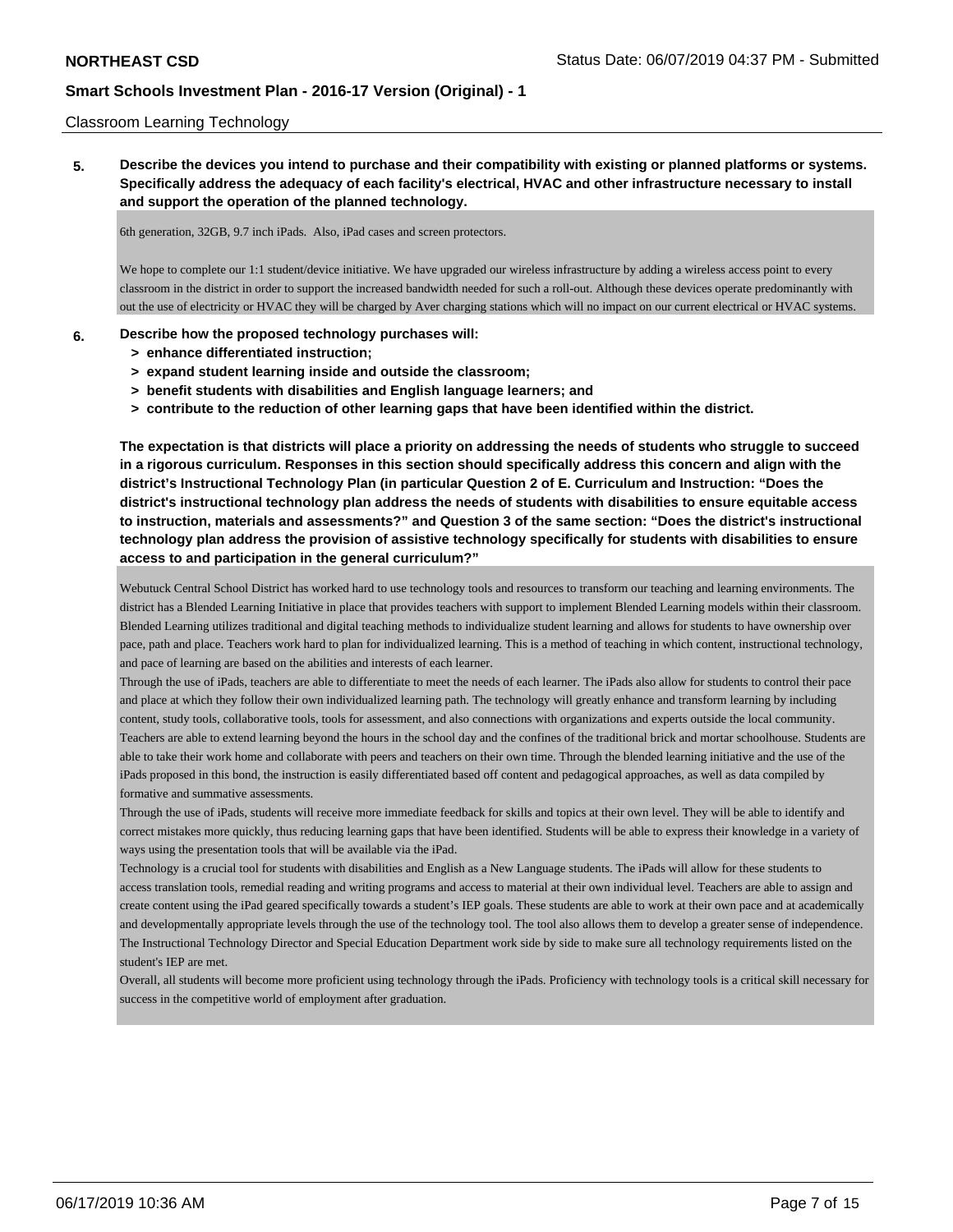#### Classroom Learning Technology

# **7. Where appropriate, describe how the proposed technology purchases will enhance ongoing communication with parents and other stakeholders and help the district facilitate technology-based regional partnerships, including distance learning and other efforts.**

The district believes in strong communication between all stakeholders. There are monthly newsletters that go out from the district, school and grade level teams. However, the district recognizes that stakeholders have more of a preference to receive newsletters in an electronic format, through push notifications, text messages and emails. It is anticipated that the iPads will be a tool to connect the community. Students will have access to the device from home. Students and families will be able to access grades, feedback, classroom assignments, notes, calendars and discussion groups through a variety of online tools such as G Suite for Education and School Tool. The students will be able to use these devices to engage parents and community members in conversations and experiences from home. Teachers are encouraged to utilize tools such as Google Classroom to share information and assignments with students and their parents. Students and teachers will be able to conduct interviews and go on virtual field trips via Skype, Facetime or Google Hangouts through the iPad. The district will now have the devices available to make distance learning opportunities more available.

The district also understands the lower socioeconomic status of many families within the district and has received a grant for several mobile hotspots (Kajeets) that students can borrow through the library if they do not have internet access at home.

This transition leads to a good opportunity for the district to communicate our mission and goals to parents and the community. The district will maintain good communication with parents and the community on the progress of the initiative through many updates to the local news media, social media, mailings and district web site. The Technology committee will coordinate technology events such as parent universities to make them aware of the resources available and how the students are utilizing the resources. Parent universities will also include topics such as iPad care and digital citizenship.

**8. Describe the district's plan to provide professional development to ensure that administrators, teachers and staff can employ the technology purchased to enhance instruction successfully.**

**Note: This response should be aligned and expanded upon in accordance with your district's response to Question 1 of F. Professional Development of your Instructional Technology Plan: "Please provide a summary of professional development offered to teachers and staff, for the time period covered by this plan, to support technology to enhance teaching and learning. Please include topics, audience and method of delivery within your summary."**

The district is committed to providing ongoing professional development to our staff regarding the needs and demands of the iPad rollout as described in this plan. The district strongly believes that a high-quality, blended professional development model plays an integral part in the short and long term success of the mobile device program and deployment. The district plans to provide a wide range of professional development with training topics that include: blended learning, blended learning models, G Suite for Education including Google Docs, Sheets, Slides, Forms and Classroom, digital citizenship, Care for iPads and iPads in use in the classroom. There are short weekly after school sessions, as well as longer sessions on superintendent's conference days throughout the year. The district also works with Dutchess County BOCES Model Schools and Mid Hudson Teachers' Center to offer more professional development to all professional staff here at Webutuck. There are currently 2 staff members dedicated to instructional technology integration within the district. Additional support staff will be determined if needed as the roll out and blended initiatives take place. The positions will be included in the district's operating budget.

# **9. Districts must contact the SUNY/CUNY teacher preparation program that supplies the largest number of the district's new teachers to request advice on innovative uses and best practices at the intersection of pedagogy and educational technology.**

 $\boxtimes$  By checking this box, you certify that you have contacted the SUNY/CUNY teacher preparation program that supplies the largest number of your new teachers to request advice on these issues.

#### **9a. Please enter the name of the SUNY or CUNY Institution that you contacted.**

SUNY New Paltz

**9b. Enter the primary Institution phone number.**

845-257-2800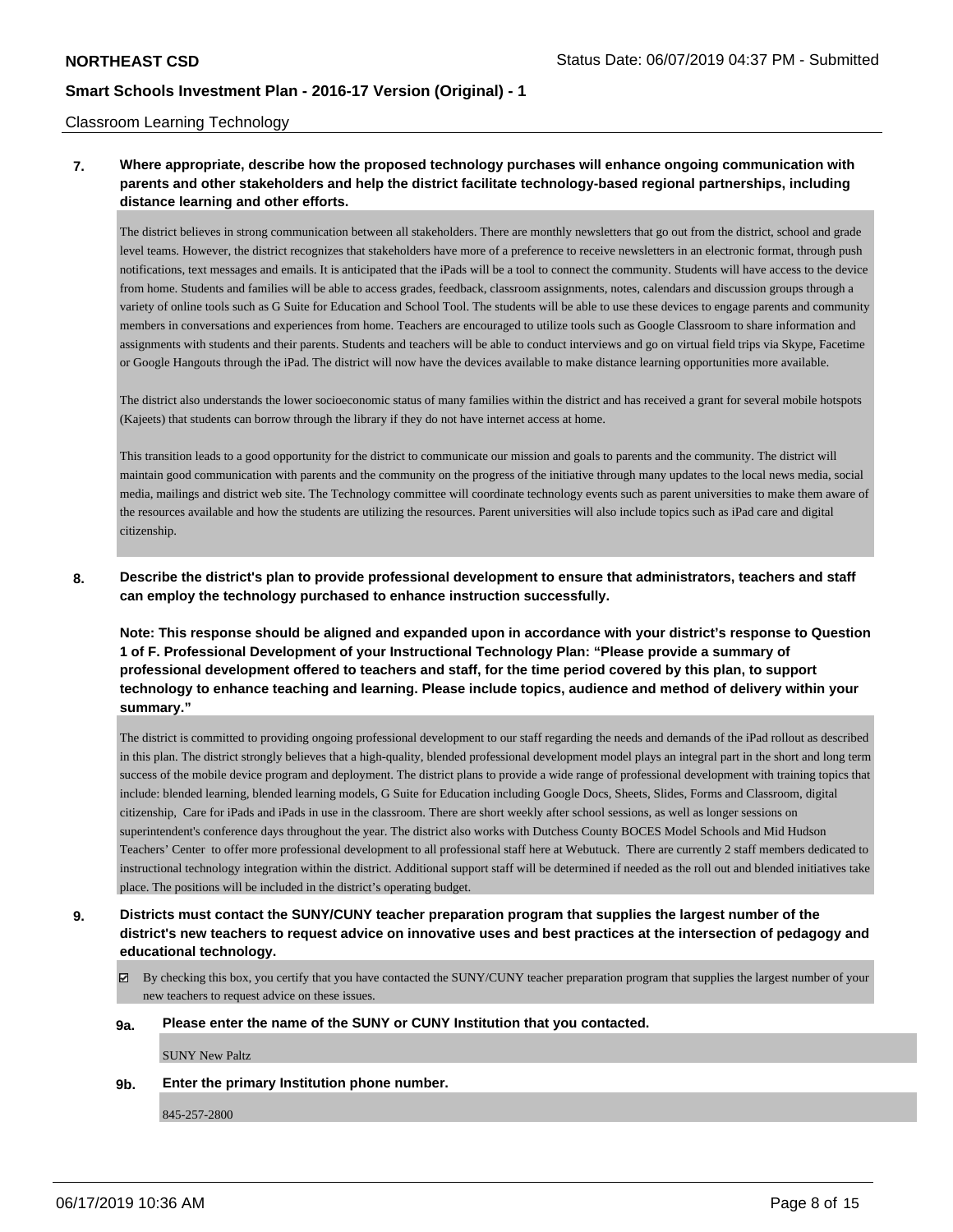Classroom Learning Technology

**9c. Enter the name of the contact person with whom you consulted and/or will be collaborating with on innovative uses of technology and best practices.**

Dr. Michael Rosenberg

**10. A district whose Smart Schools Investment Plan proposes the purchase of technology devices and other hardware must account for nonpublic schools in the district.**

#### **Are there nonpublic schools within your school district?**

Yes

 $\square$  No

**10a. Describe your plan to loan purchased hardware to nonpublic schools within your district. The plan should use your district's nonpublic per-student loan amount calculated below, within the framework of the guidance. Please enter the date by which nonpublic schools must request classroom technology items. Also, specify in your response the devices that the nonpublic schools have requested, as well as in the in the Budget and the Expenditure Table at the end of the page.**

The three non-public schools within our district, Milbrook Prep, Maplebrook Academy and Kildonan, have been informed of the allocation afforded to them as a result of the non public school student calculation below. The three schools are allocated a total of \$23,688. These monies are earmarked for them in our first submission. None of the three schools were aware of this bond act and were not prepared to provide a list of equipment they would like to use at this time. The District has informed all of these schools that it is not spending all of the funds this school year. They are aware that they will have the opportunities each spring to request equipment up to the \$250 limit provided in the Bond act as long as it is within the calculation of funds allocated to them. We will continue to work with then and use those funds for when they are ready to make a decision. Also, the District has adopted a resolution specifying that the annual date for requests of technology be received by the District by June 1st of each year of the program. All three non-public schools plan to make requests before the next deadline in the spring.

- **10b. A final Smart Schools Investment Plan cannot be approved until school authorities have adopted regulations specifying the date by which requests from nonpublic schools for the purchase and loan of Smart Schools Bond Act classroom technology must be received by the district.**
	- By checking this box, you certify that you have such a plan and associated regulations in place that have been made public.

### **11. Nonpublic Classroom Technology Loan Calculator**

**The Smart Schools Bond Act provides that any Classroom Learning Technology purchases made using Smart Schools funds shall be lent, upon request, to nonpublic schools in the district. However, no school district shall be required to loan technology in amounts greater than the total obtained and spent on technology pursuant to the Smart Schools Bond Act and the value of such loan may not exceed the total of \$250 multiplied by the nonpublic school enrollment in the base year at the time of enactment.**

**See:**

**http://www.p12.nysed.gov/mgtserv/smart\_schools/docs/Smart\_Schools\_Bond\_Act\_Guidance\_04.27.15\_Final.pdf.**

|                                       | 1. Classroom   | l 2. Public   | l 3. Nonpublic | l 4. Sum of | 15. Total Per | l 6. Total     |
|---------------------------------------|----------------|---------------|----------------|-------------|---------------|----------------|
|                                       | Technology     | l Enrollment  | Enrollment     | Public and  | Pupil Sub-    | Nonpublic Loan |
|                                       | Sub-allocation | $(2014 - 15)$ | $(2014-15)$    | l Nonpublic | allocation    | Amount         |
|                                       |                |               |                | Enrollment  |               |                |
| Calculated Nonpublic Loan<br>l Amount | 65.088         | 735           | 423            | 1.158       | 56            | 23,688         |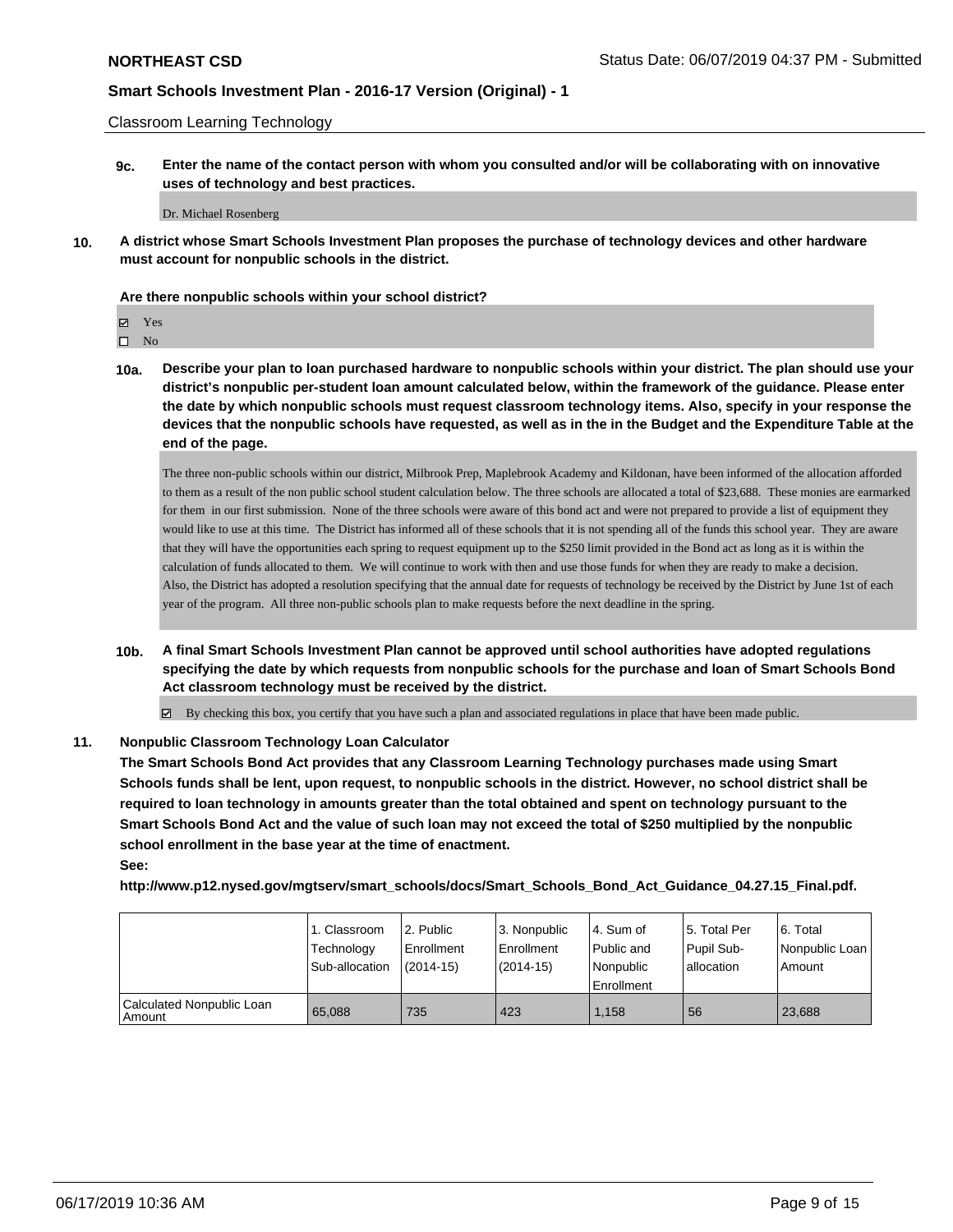#### Classroom Learning Technology

**12. To ensure the sustainability of technology purchases made with Smart Schools funds, districts must demonstrate a long-term plan to maintain and replace technology purchases supported by Smart Schools Bond Act funds. This sustainability plan shall demonstrate a district's capacity to support recurring costs of use that are ineligible for Smart Schools Bond Act funding such as device maintenance, technical support, Internet and wireless fees, maintenance of hotspots, staff professional development, building maintenance and the replacement of incidental items. Further, such a sustainability plan shall include a long-term plan for the replacement of purchased devices and equipment at the end of their useful life with other funding sources.**

 $\boxtimes$  By checking this box, you certify that the district has a sustainability plan as described above.

**13. Districts must ensure that devices purchased with Smart Schools Bond funds will be distributed, prepared for use, maintained and supported appropriately. Districts must maintain detailed device inventories in accordance with generally accepted accounting principles.**

By checking this box, you certify that the district has a distribution and inventory management plan and system in place.

**14. If you are submitting an allocation for Classroom Learning Technology complete this table. Note that the calculated Total at the bottom of the table must equal the Total allocation for this category that you entered in the SSIP Overview overall budget.**

|                         | Sub-Allocation |
|-------------------------|----------------|
| Interactive Whiteboards | $\overline{0}$ |
| Computer Servers        | $\overline{0}$ |
| Desktop Computers       | $\overline{0}$ |
| Laptop Computers        | $\Omega$       |
| <b>Tablet Computers</b> | 29,400         |
| <b>Other Costs</b>      | 35,688         |
| Totals:                 | 65,088         |

**15. Please detail the type, quantity, per unit cost and total cost of the eligible items under each sub-category. This is especially important for any expenditures listed under the "Other" category. All expenditures must be capital-bond eligible to be reimbursed through the SSBA. If you have any questions, please contact us directly through smartschools@nysed.gov.**

**Please specify in the "Item to be Purchased" field which specific expenditures and items are planned to meet the district's nonpublic loan requirement, if applicable.**

**NOTE: Wireless Access Points that will be loaned/purchased for nonpublic schools should ONLY be included in this category, not under School Connectivity, where public school districts would list them. Add rows under each sub-category for additional items, as needed.**

| Select the allowable expenditure | Item to be Purchased                 | Quantity | Cost per Item | <b>Total Cost</b> |
|----------------------------------|--------------------------------------|----------|---------------|-------------------|
| type.                            |                                      |          |               |                   |
| Repeat to add another item under |                                      |          |               |                   |
| each type.                       |                                      |          |               |                   |
| <b>Tablet Computers</b>          | 5th generation, 32GB, 9.7 inch iPads | 100      | 294           | 29,400            |
| <b>Other Costs</b>               | iPad cases                           | 100      | 110           | 11,000            |
| <b>Other Costs</b>               | iPad screen protectors               | 100      | 10            | 1,000             |
| <b>Other Costs</b>               | Unidentified Non-Public Expenditures |          | 23,688        | 23,688            |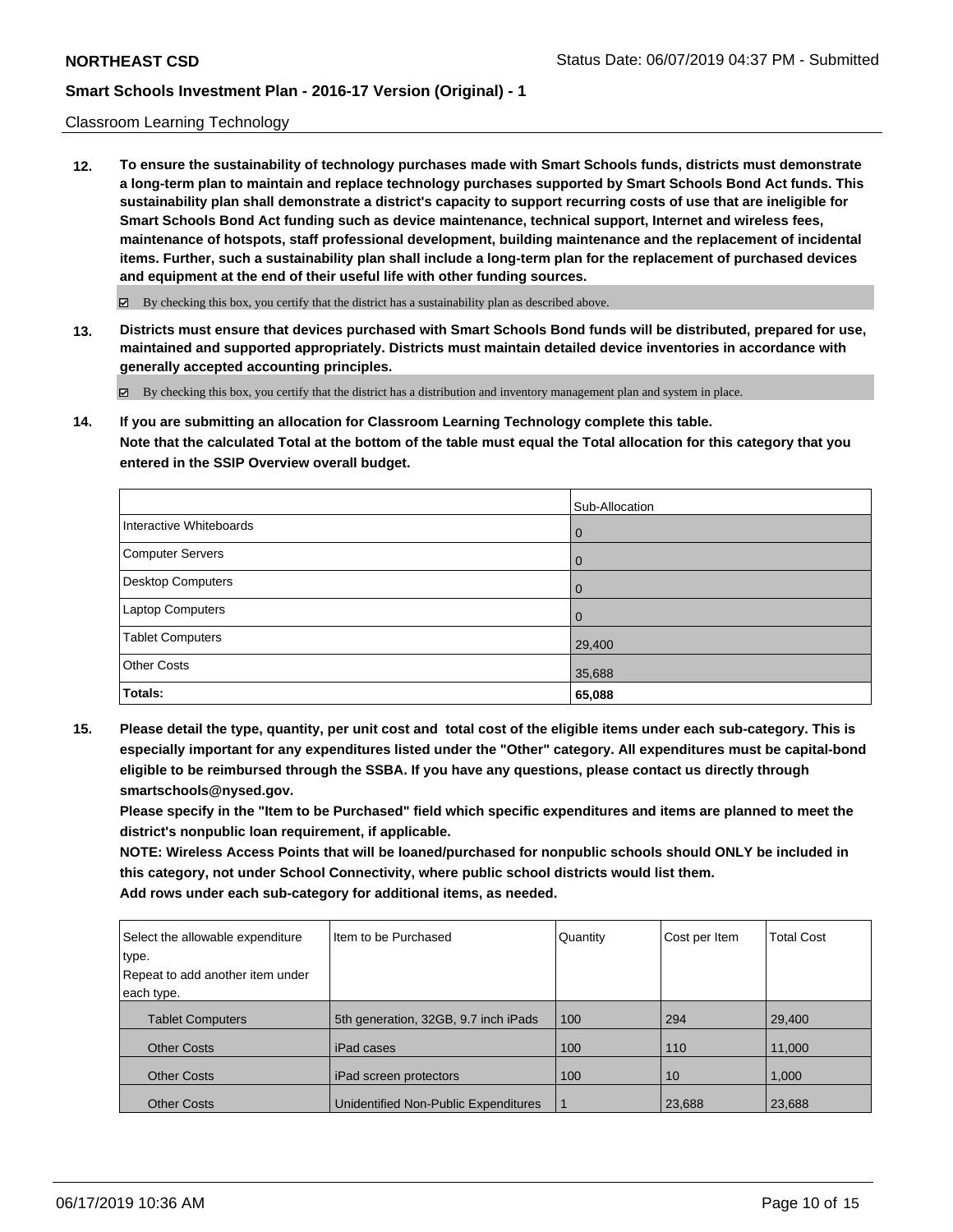#### Pre-Kindergarten Classrooms

**1. Provide information regarding how and where the district is currently serving pre-kindergarten students and justify the need for additional space with enrollment projections over 3 years.**

(No Response)

- **2. Describe the district's plan to construct, enhance or modernize education facilities to accommodate prekindergarten programs. Such plans must include:**
	- **Specific descriptions of what the district intends to do to each space;**
	- **An affirmation that pre-kindergarten classrooms will contain a minimum of 900 square feet per classroom;**
	- **The number of classrooms involved;**
	- **The approximate construction costs per classroom; and**
	- **Confirmation that the space is district-owned or has a long-term lease that exceeds the probable useful life of the improvements.**

(No Response)

**3. Smart Schools Bond Act funds may only be used for capital construction costs. Describe the type and amount of additional funds that will be required to support ineligible ongoing costs (e.g. instruction, supplies) associated with any additional pre-kindergarten classrooms that the district plans to add.**

(No Response)

**4. All plans and specifications for the erection, repair, enlargement or remodeling of school buildings in any public school district in the State must be reviewed and approved by the Commissioner. Districts that plan capital projects using their Smart Schools Bond Act funds will undergo a Preliminary Review Process by the Office of Facilities Planning.**

**Please indicate on a separate row each project number given to you by the Office of Facilities Planning.**

| Project Number |  |
|----------------|--|
| (No Response)  |  |
|                |  |

**5. If you have made an allocation for Pre-Kindergarten Classrooms, complete this table.**

**Note that the calculated Total at the bottom of the table must equal the Total allocation for this category that you entered in the SSIP Overview overall budget.**

|                                          | Sub-Allocation |
|------------------------------------------|----------------|
| Construct Pre-K Classrooms               | (No Response)  |
| Enhance/Modernize Educational Facilities | (No Response)  |
| <b>Other Costs</b>                       | (No Response)  |
| Totals:                                  | 0              |

**6. Please detail the type, quantity, per unit cost and total cost of the eligible items under each sub-category. This is especially important for any expenditures listed under the "Other" category. All expenditures must be capital-bond eligible to be reimbursed through the SSBA. If you have any questions, please contact us directly through smartschools@nysed.gov.**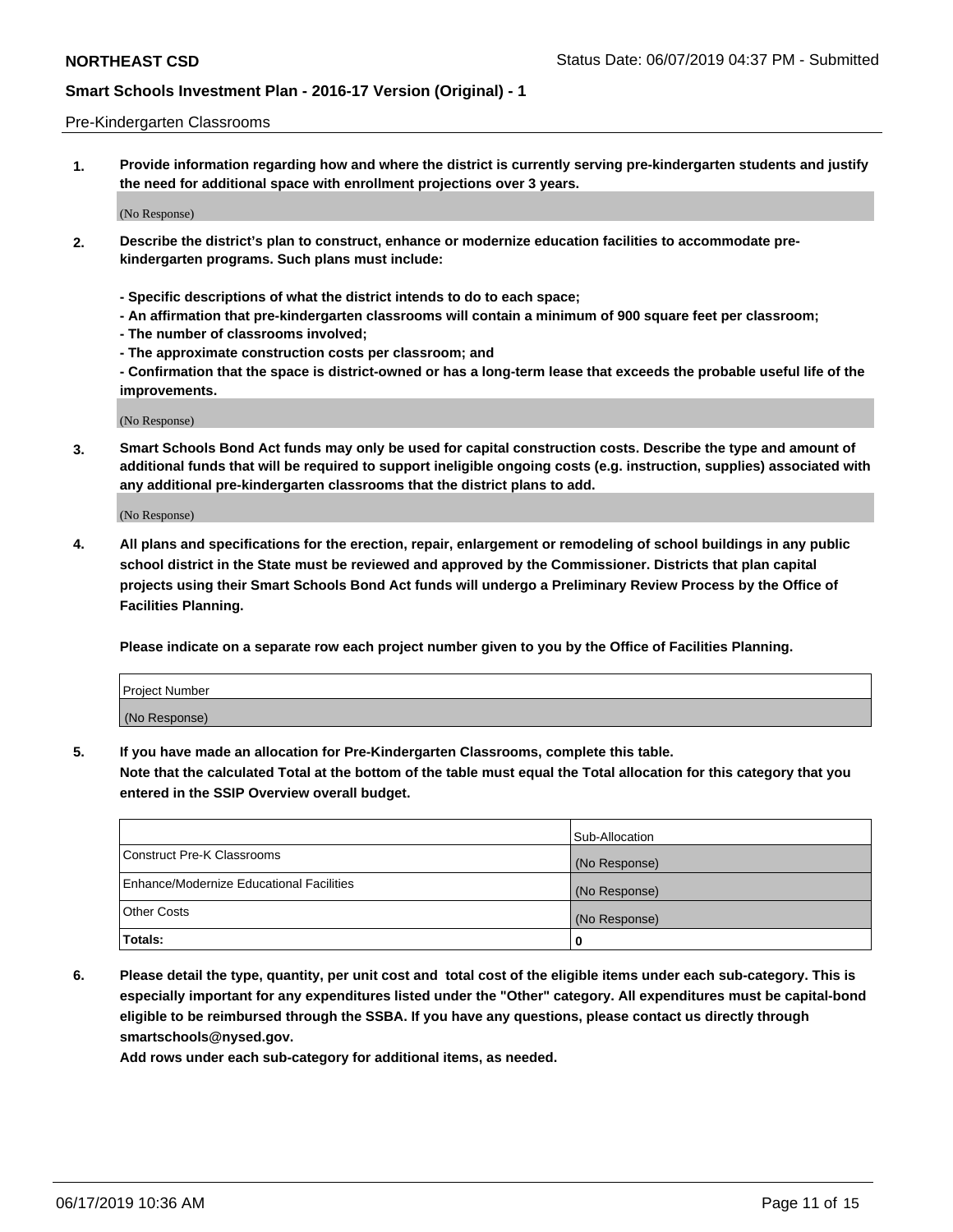Pre-Kindergarten Classrooms

| Select the allowable expenditure<br>type. | Item to be purchased | Quantity      | Cost per Item | <b>Total Cost</b> |
|-------------------------------------------|----------------------|---------------|---------------|-------------------|
| Repeat to add another item under          |                      |               |               |                   |
| each type.                                |                      |               |               |                   |
| (No Response)                             | (No Response)        | (No Response) | (No Response) | (No Response)     |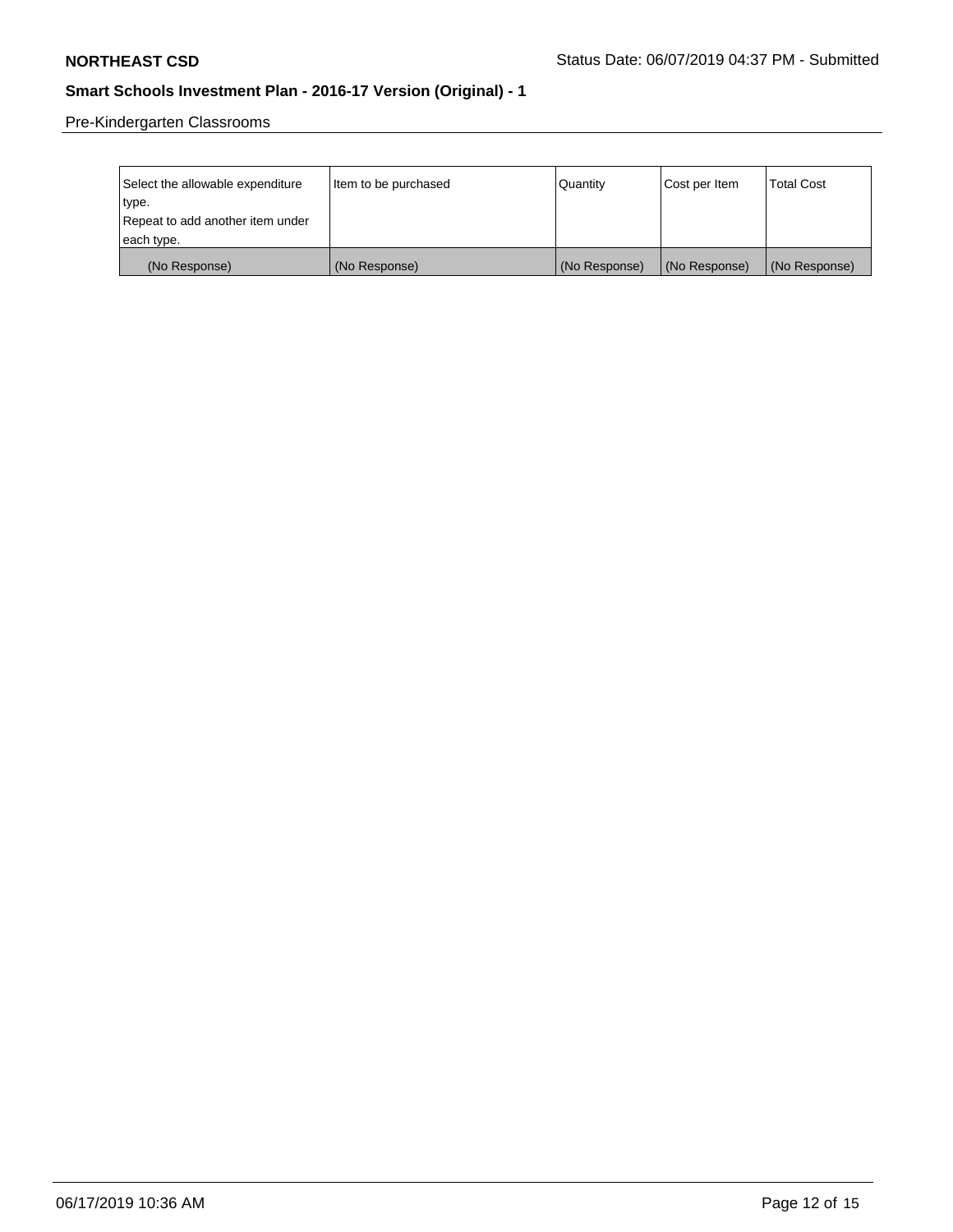Replace Transportable Classrooms

**1. Describe the district's plan to construct, enhance or modernize education facilities to provide high-quality instructional space by replacing transportable classrooms.**

(No Response)

**2. All plans and specifications for the erection, repair, enlargement or remodeling of school buildings in any public school district in the State must be reviewed and approved by the Commissioner. Districts that plan capital projects using their Smart Schools Bond Act funds will undergo a Preliminary Review Process by the Office of Facilities Planning.**

**Please indicate on a separate row each project number given to you by the Office of Facilities Planning.**

| Project Number |  |
|----------------|--|
|                |  |
|                |  |
|                |  |
|                |  |
| (No Response)  |  |
|                |  |
|                |  |
|                |  |

**3. For large projects that seek to blend Smart Schools Bond Act dollars with other funds, please note that Smart Schools Bond Act funds can be allocated on a pro rata basis depending on the number of new classrooms built that directly replace transportable classroom units.**

**If a district seeks to blend Smart Schools Bond Act dollars with other funds describe below what other funds are being used and what portion of the money will be Smart Schools Bond Act funds.**

(No Response)

**4. If you have made an allocation for Replace Transportable Classrooms, complete this table. Note that the calculated Total at the bottom of the table must equal the Total allocation for this category that you entered in the SSIP Overview overall budget.**

|                                                | Sub-Allocation |
|------------------------------------------------|----------------|
| Construct New Instructional Space              | (No Response)  |
| Enhance/Modernize Existing Instructional Space | (No Response)  |
| <b>Other Costs</b>                             | (No Response)  |
| Totals:                                        | 0              |

**5. Please detail the type, quantity, per unit cost and total cost of the eligible items under each sub-category. This is especially important for any expenditures listed under the "Other" category. All expenditures must be capital-bond eligible to be reimbursed through the SSBA. If you have any questions, please contact us directly through smartschools@nysed.gov.**

| Select the allowable expenditure | Item to be purchased | l Quantitv    | Cost per Item | <b>Total Cost</b> |
|----------------------------------|----------------------|---------------|---------------|-------------------|
| type.                            |                      |               |               |                   |
| Repeat to add another item under |                      |               |               |                   |
| each type.                       |                      |               |               |                   |
| (No Response)                    | (No Response)        | (No Response) | (No Response) | (No Response)     |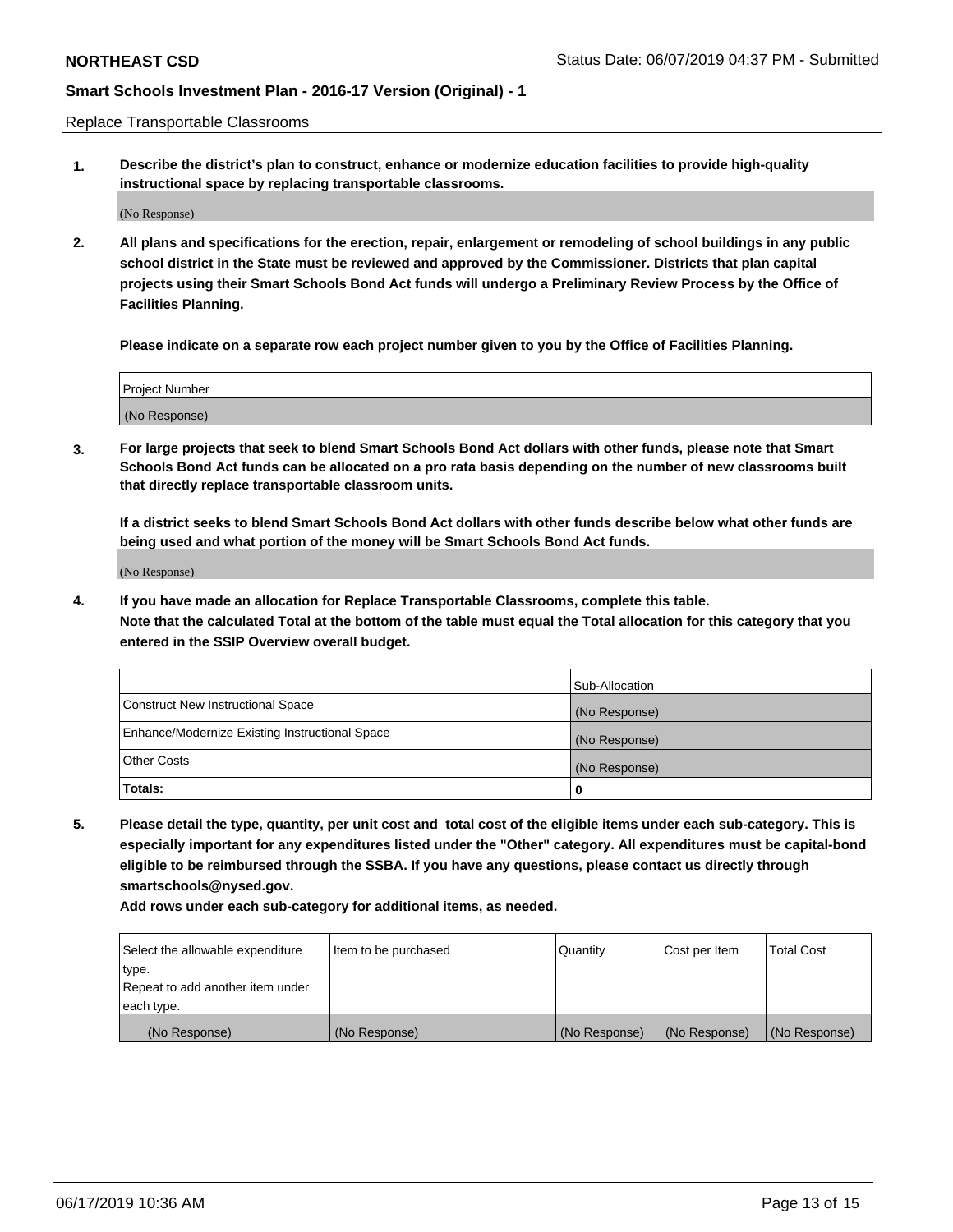High-Tech Security Features

**1. Describe how you intend to use Smart Schools Bond Act funds to install high-tech security features in school buildings and on school campuses.**

(No Response)

**2. All plans and specifications for the erection, repair, enlargement or remodeling of school buildings in any public school district in the State must be reviewed and approved by the Commissioner. Districts that plan capital projects using their Smart Schools Bond Act funds will undergo a Preliminary Review Process by the Office of Facilities Planning.** 

**Please indicate on a separate row each project number given to you by the Office of Facilities Planning.**

| <b>Project Number</b> |  |
|-----------------------|--|
| (No Response)         |  |

- **3. Was your project deemed eligible for streamlined Review?**
	- Yes
	- $\square$  No
- **4. Include the name and license number of the architect or engineer of record.**

| <b>Name</b>   | License Number |
|---------------|----------------|
| (No Response) | (No Response)  |

**5. If you have made an allocation for High-Tech Security Features, complete this table.**

**Note that the calculated Total at the bottom of the table must equal the Total allocation for this category that you entered in the SSIP Overview overall budget.**

|                                                      | Sub-Allocation |
|------------------------------------------------------|----------------|
| Capital-Intensive Security Project (Standard Review) | (No Response)  |
| <b>Electronic Security System</b>                    | (No Response)  |
| <b>Entry Control System</b>                          | (No Response)  |
| Approved Door Hardening Project                      | (No Response)  |
| <b>Other Costs</b>                                   | (No Response)  |
| Totals:                                              | 0              |

**6. Please detail the type, quantity, per unit cost and total cost of the eligible items under each sub-category. This is especially important for any expenditures listed under the "Other" category. All expenditures must be capital-bond eligible to be reimbursed through the SSBA. If you have any questions, please contact us directly through smartschools@nysed.gov.**

| Select the allowable expenditure | Item to be purchased | l Quantitv    | Cost per Item | <b>Total Cost</b> |
|----------------------------------|----------------------|---------------|---------------|-------------------|
| type.                            |                      |               |               |                   |
| Repeat to add another item under |                      |               |               |                   |
| each type.                       |                      |               |               |                   |
| (No Response)                    | (No Response)        | (No Response) | (No Response) | (No Response)     |